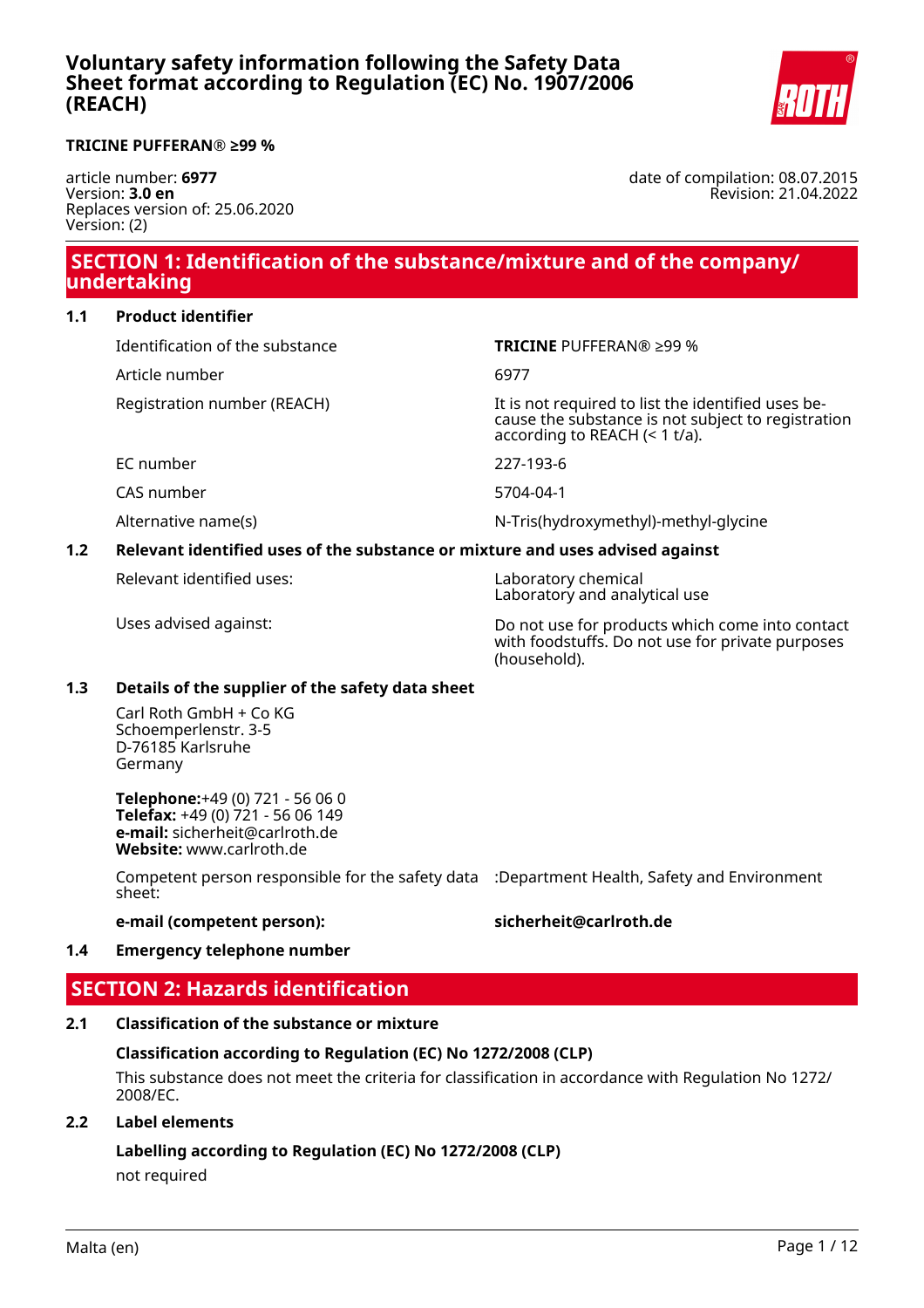

### **TRICINE PUFFERAN® ≥99 %**

article number: **6977**

# **2.3 Other hazards**

#### **Results of PBT and vPvB assessment**

According to the results of its assessment, this substance is not a PBT or a vPvB.

# **SECTION 3: Composition/information on ingredients**

#### **3.1 Substances**

| Name of substance | <b>TRICINE</b>   |
|-------------------|------------------|
| Molecular formula | $C_6H_{13}NO_5$  |
| Molar mass        | 179,2 $9/_{mol}$ |
| CAS No            | 5704-04-1        |
| EC No             | 227-193-6        |

# **SECTION 4: First aid measures**

#### **4.1 Description of first aid measures**



#### **General notes**

Take off contaminated clothing.

#### **Following inhalation**

Provide fresh air. In all cases of doubt, or when symptoms persist, seek medical advice.

#### **Following skin contact**

Rinse skin with water/shower.

#### **Following eye contact**

Rinse cautiously with water for several minutes. In all cases of doubt, or when symptoms persist, seek medical advice.

### **Following ingestion**

Rinse mouth. Call a doctor if you feel unwell.

# **4.2 Most important symptoms and effects, both acute and delayed**

Symptoms and effects are not known to date.

# **4.3 Indication of any immediate medical attention and special treatment needed** none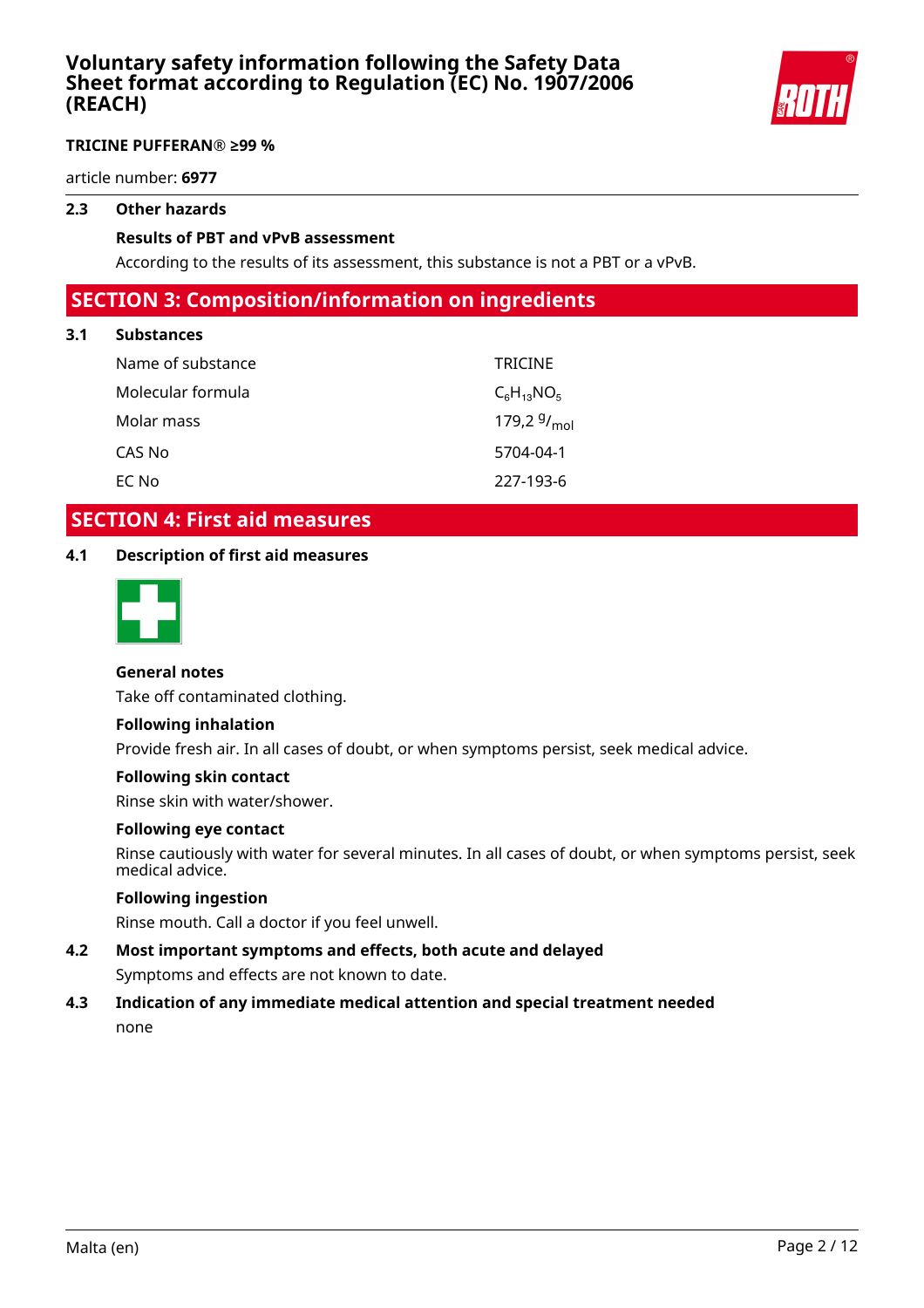

**TRICINE PUFFERAN® ≥99 %**

article number: **6977**

# **SECTION 5: Firefighting measures**

### **5.1 Extinguishing media**



#### **Suitable extinguishing media**

co-ordinate firefighting measures to the fire surroundings water, foam, alcohol resistant foam, dry extinguishing powder, ABC-powder

### **Unsuitable extinguishing media**

water jet

#### **5.2 Special hazards arising from the substance or mixture**

Combustible.

### **Hazardous combustion products**

In case of fire may be liberated: Nitrogen oxides (NOx), Carbon monoxide (CO), Carbon dioxide (CO₂)

#### **5.3 Advice for firefighters**

In case of fire and/or explosion do not breathe fumes. Fight fire with normal precautions from a reasonable distance. Wear self-contained breathing apparatus.

# **SECTION 6: Accidental release measures**

**6.1 Personal precautions, protective equipment and emergency procedures**



# **For non-emergency personnel**

Control of dust.

**6.2 Environmental precautions**

Keep away from drains, surface and ground water.

### **6.3 Methods and material for containment and cleaning up**

#### **Advice on how to contain a spill**

Covering of drains. Take up mechanically.

#### **Advice on how to clean up a spill**

Take up mechanically.

#### **Other information relating to spills and releases**

Place in appropriate containers for disposal.

#### **6.4 Reference to other sections**

Hazardous combustion products: see section 5. Personal protective equipment: see section 8. Incompatible materials: see section 10. Disposal considerations: see section 13.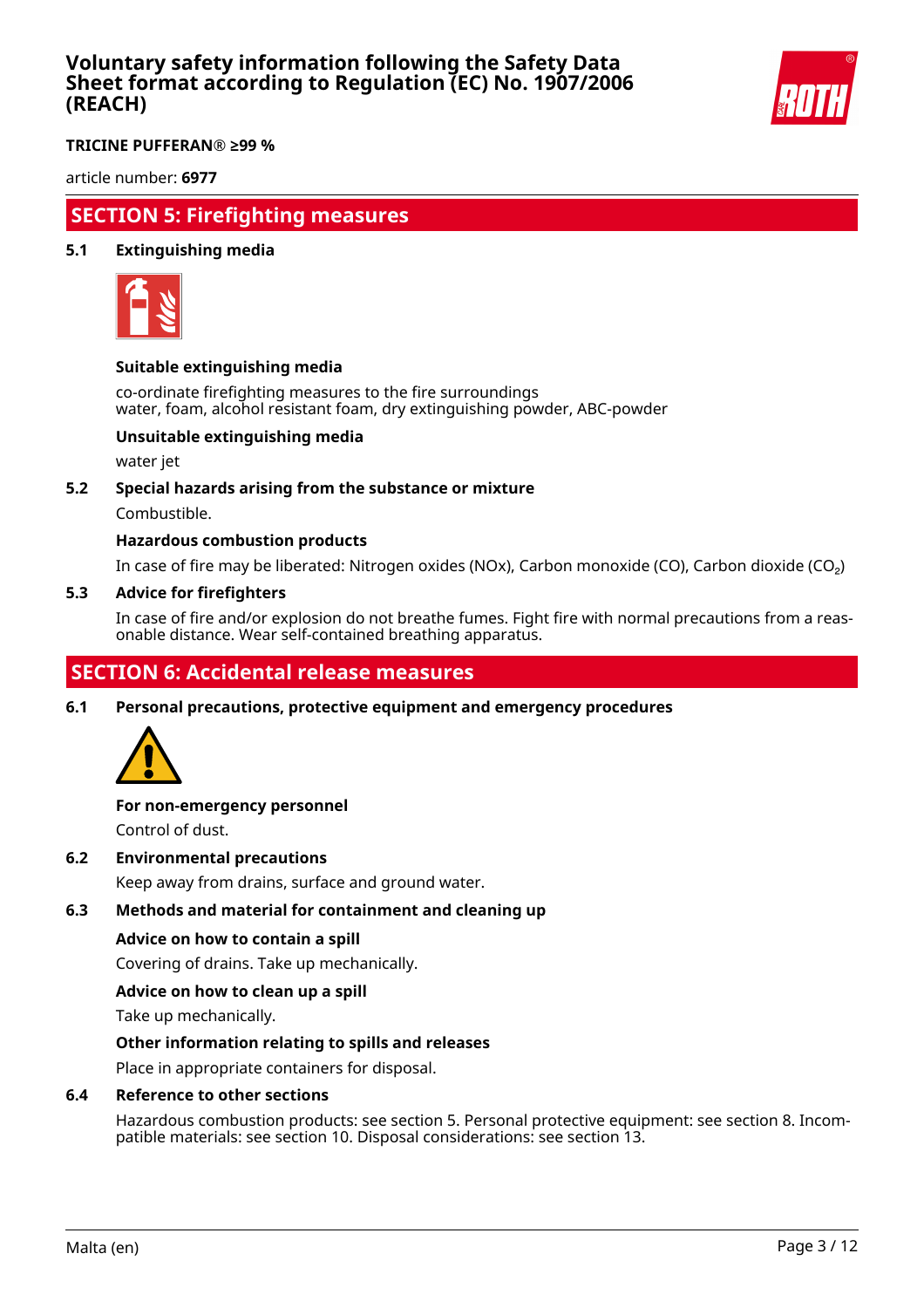

#### **TRICINE PUFFERAN® ≥99 %**

article number: **6977**

# **SECTION 7: Handling and storage**

- **7.1 Precautions for safe handling** No special measures are necessary. **Advice on general occupational hygiene** Keep away from food, drink and animal feedingstuffs.
- **7.2 Conditions for safe storage, including any incompatibilities**

Store in a dry place.

**Incompatible substances or mixtures** Observe hints for combined storage.

**Consideration of other advice:**

### **Ventilation requirements**

Use local and general ventilation.

**Specific designs for storage rooms or vessels**

Recommended storage temperature: 15 – 25 °C

### **7.3 Specific end use(s)**

No information available.

# **SECTION 8: Exposure controls/personal protection**

#### **8.1 Control parameters**

#### **National limit values**

**Occupational exposure limit values (Workplace Exposure Limits)**

This information is not available.

### **8.2 Exposure controls**

#### **Individual protection measures (personal protective equipment)**

**Eye/face protection**



Use safety goggle with side protection.

### **Skin protection**



### **• hand protection**

Wear suitable gloves. Chemical protection gloves are suitable, which are tested according to EN 374.

#### **• type of material**

NBR (Nitrile rubber)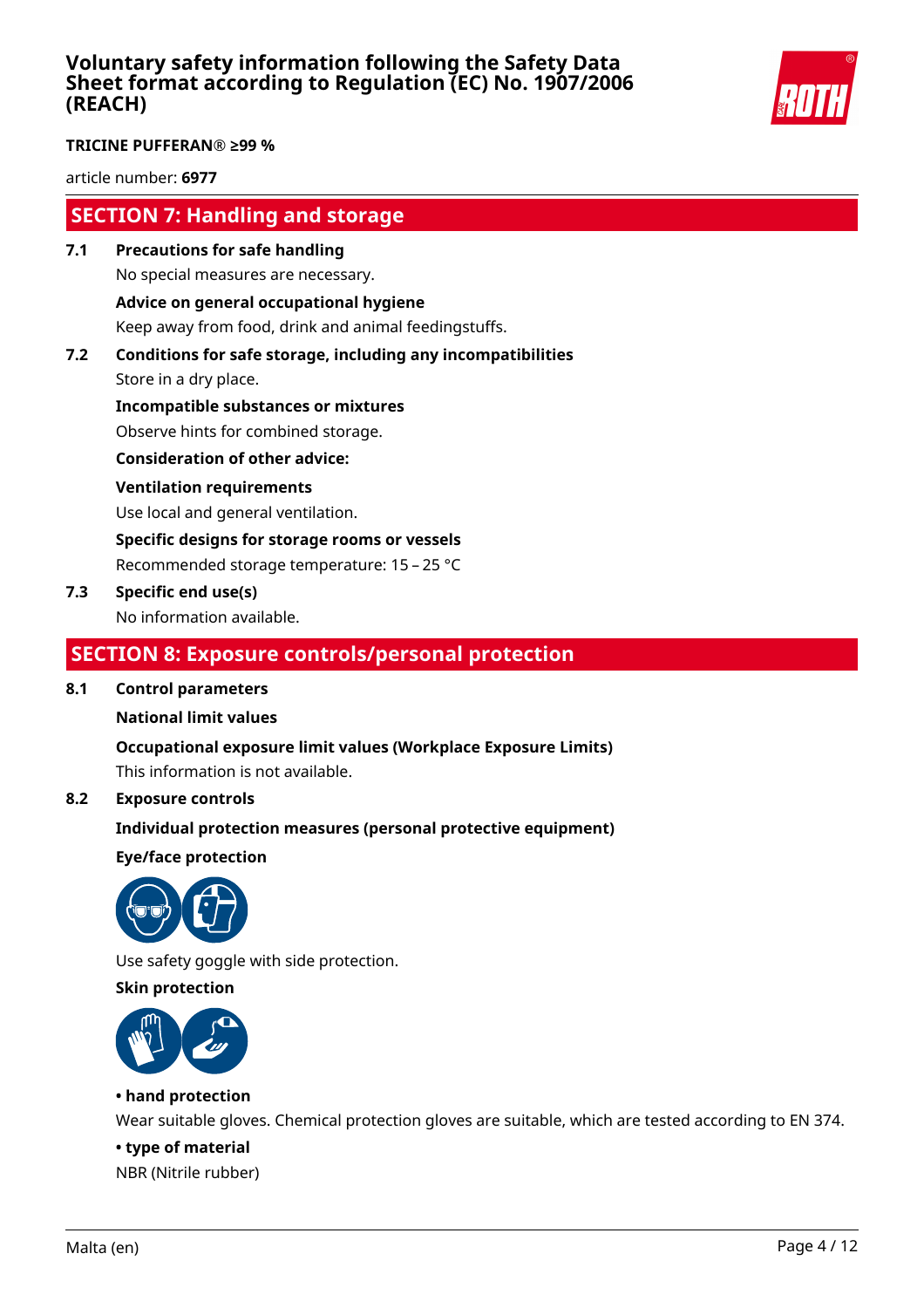

### **TRICINE PUFFERAN® ≥99 %**

article number: **6977**

#### **• material thickness**

- >0,11 mm
- **breakthrough times of the glove material**

>480 minutes (permeation: level 6)

#### **• other protection measures**

Take recovery periods for skin regeneration. Preventive skin protection (barrier creams/ointments) is recommended.

#### **Respiratory protection**



Respiratory protection necessary at: Dust formation. Particulate filter device (EN 143). P1 (filters at least 80 % of airborne particles, colour code: White).

#### **Environmental exposure controls**

Keep away from drains, surface and ground water.

# **SECTION 9: Physical and chemical properties**

#### **9.1 Information on basic physical and chemical properties**

| Physical state                                              | solid                                                        |
|-------------------------------------------------------------|--------------------------------------------------------------|
| Form                                                        | powder, crystalline                                          |
| Colour                                                      | white                                                        |
| Odour                                                       | odourless                                                    |
| Melting point/freezing point                                | 187 °C (ECHA)                                                |
| Boiling point or initial boiling point and boiling<br>range | not determined                                               |
| Flammability                                                | this material is combustible, but will not ignite<br>readily |
| Lower and upper explosion limit                             | not determined                                               |
| Flash point                                                 | not applicable                                               |
| Auto-ignition temperature                                   | not determined                                               |
| Decomposition temperature                                   | >200 °C                                                      |
| pH (value)                                                  | 4,5 – 6 (in aqueous solution: 50 $9/1$ , 20 °C)              |
| Kinematic viscosity                                         | not relevant                                                 |
| Solubility(ies)                                             |                                                              |
| Water solubility                                            | ~130 $9/1$ at 25 °C                                          |
| Partition coefficient                                       |                                                              |
| Partition coefficient n-octanol/water (log value):          | $-2,87$ (25 °C) (ECHA)                                       |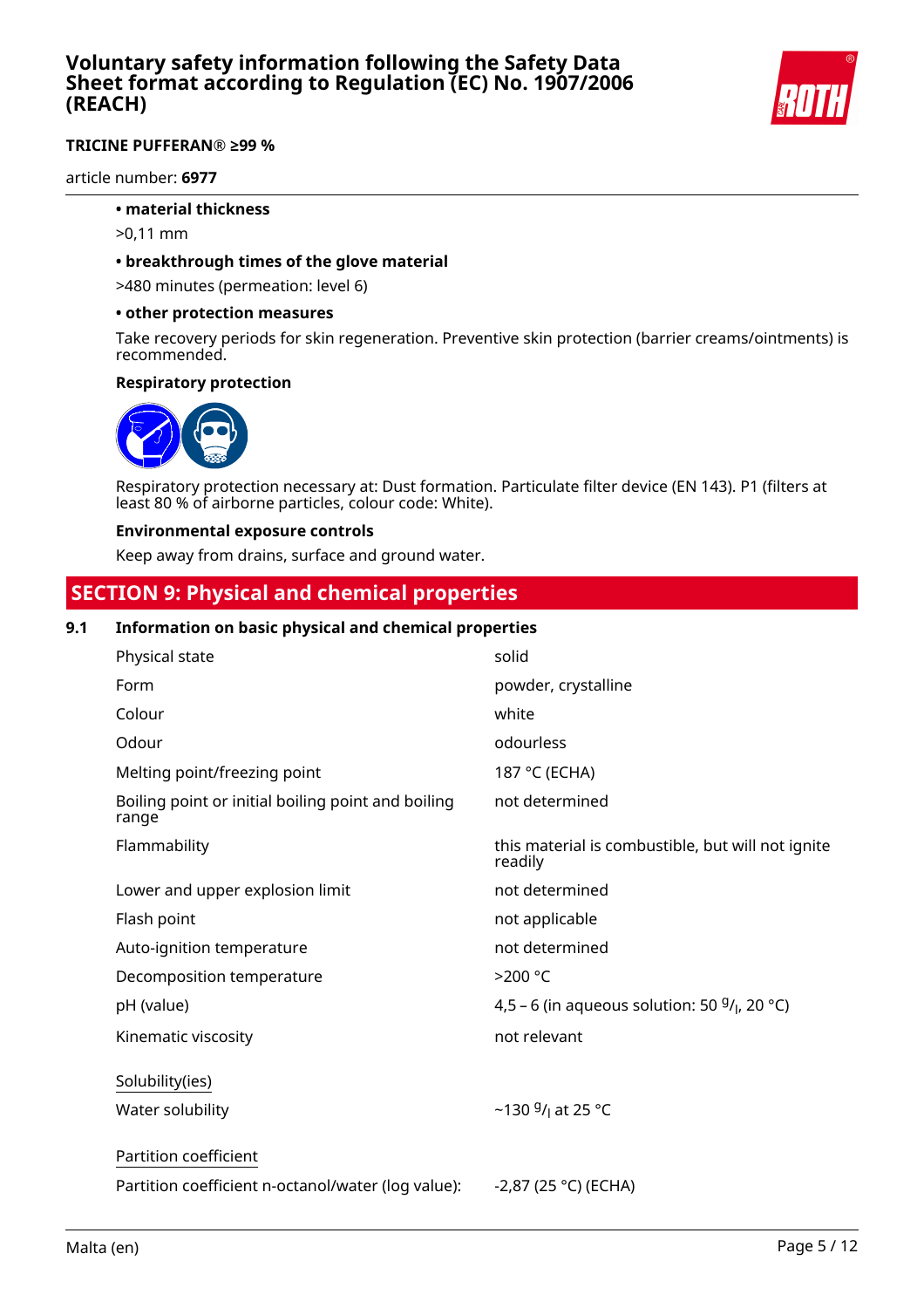

### **TRICINE PUFFERAN® ≥99 %**

article number: **6977**

|     | Vapour pressure                                        | not determined                                                 |
|-----|--------------------------------------------------------|----------------------------------------------------------------|
|     | Density and/or relative density                        |                                                                |
|     | Density                                                | not determined                                                 |
|     | Relative vapour density                                | information on this property is not available                  |
|     | <b>Bulk density</b>                                    | $~500~{\rm kg/m^3}$                                            |
|     |                                                        |                                                                |
|     | Particle characteristics                               | No data available.                                             |
|     | Other safety parameters                                |                                                                |
|     | Oxidising properties                                   | none                                                           |
| 9.2 | <b>Other information</b>                               |                                                                |
|     | Information with regard to physical hazard<br>classes: | hazard classes acc. to GHS<br>(physical hazards): not relevant |
|     | Other safety characteristics:                          | There is no additional information.                            |
|     |                                                        |                                                                |

# **SECTION 10: Stability and reactivity**

#### **10.1 Reactivity**

The product in the delivered form is not dust explosion capable; the enrichment of fine dust however leads to the danger of dust explosion.

### **10.2 Chemical stability**

The material is stable under normal ambient and anticipated storage and handling conditions of temperature and pressure.

# **10.3 Possibility of hazardous reactions**

**Violent reaction with:** strong oxidiser

### **10.4 Conditions to avoid**

Keep away from heat. Decompostion takes place from temperatures above: >200 °C.

#### **10.5 Incompatible materials**

There is no additional information.

# **10.6 Hazardous decomposition products**

Hazardous combustion products: see section 5.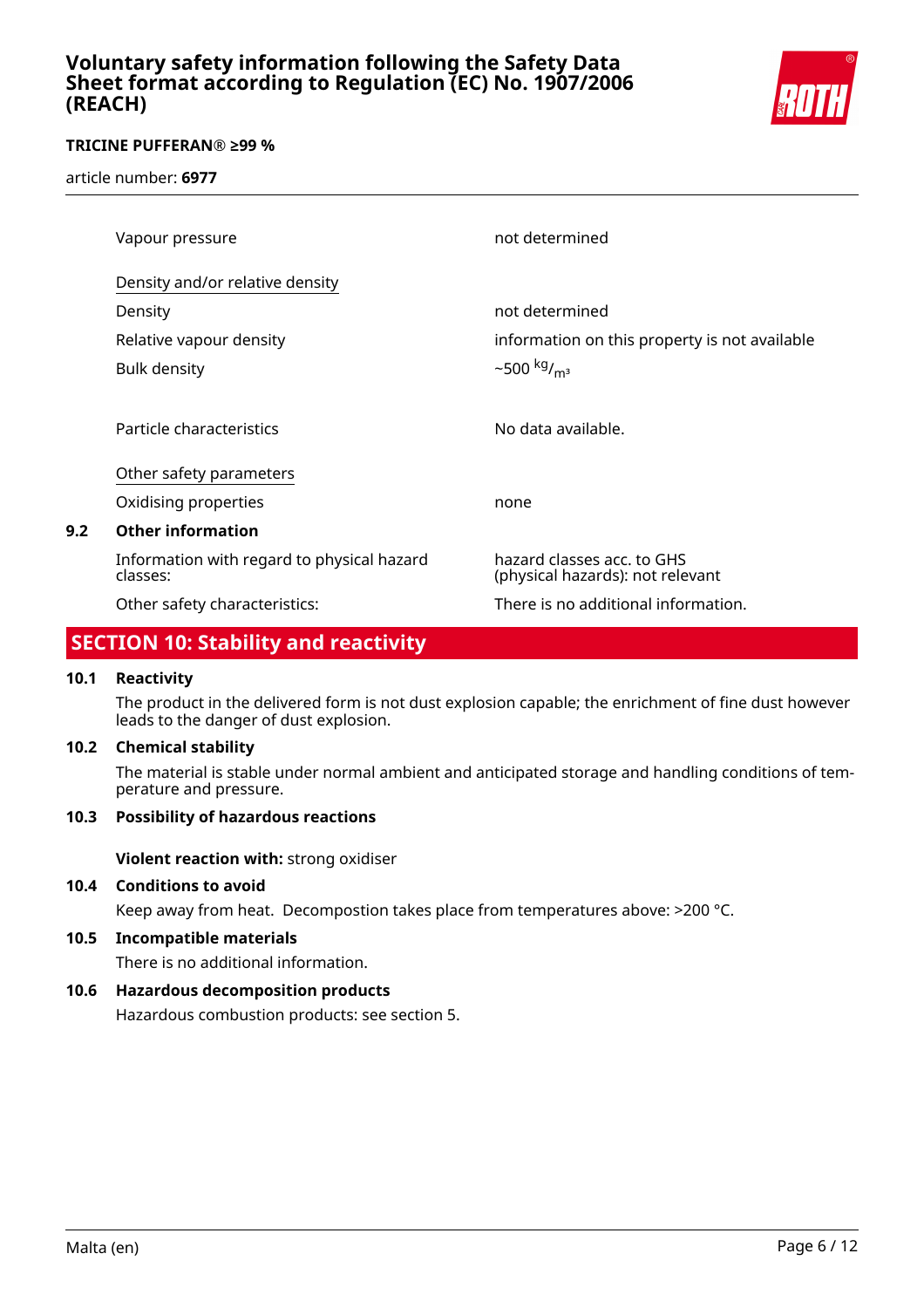

#### **TRICINE PUFFERAN® ≥99 %**

article number: **6977**

# **SECTION 11: Toxicological information**

### **11.1 Information on hazard classes as defined in Regulation (EC) No 1272/2008**

### **Classification according to GHS (1272/2008/EC, CLP)**

This substance does not meet the criteria for classification in accordance with Regulation No 1272/ 2008/EC.

#### **Acute toxicity**

Shall not be classified as acutely toxic.

| <b>Acute toxicity</b> |                 |                            |                |               |             |
|-----------------------|-----------------|----------------------------|----------------|---------------|-------------|
| <b>Exposure route</b> | <b>Endpoint</b> | <b>Value</b>               | <b>Species</b> | <b>Method</b> | Source      |
| oral                  | LD50            | $>2.000$ mg/ <sub>kg</sub> | rat            |               | <b>ECHA</b> |

#### **Skin corrosion/irritation**

Shall not be classified as corrosive/irritant to skin.

#### **Serious eye damage/eye irritation**

Shall not be classified as seriously damaging to the eye or eye irritant.

#### **Respiratory or skin sensitisation**

Shall not be classified as a respiratory or skin sensitiser.

#### **Germ cell mutagenicity**

Shall not be classified as germ cell mutagenic.

#### **Carcinogenicity**

Shall not be classified as carcinogenic.

#### **Reproductive toxicity**

Shall not be classified as a reproductive toxicant.

#### **Specific target organ toxicity - single exposure**

Shall not be classified as a specific target organ toxicant (single exposure).

#### **Specific target organ toxicity - repeated exposure**

Shall not be classified as a specific target organ toxicant (repeated exposure).

#### **Aspiration hazard**

Shall not be classified as presenting an aspiration hazard.

#### **Symptoms related to the physical, chemical and toxicological characteristics**

#### **• If swallowed**

Data are not available.

#### **• If in eyes**

Data are not available.

#### **• If inhaled**

Inhalation of dust may cause irritation of the respiratory system

#### **• If on skin**

Frequently or prolonged contact with skin may cause dermal irritation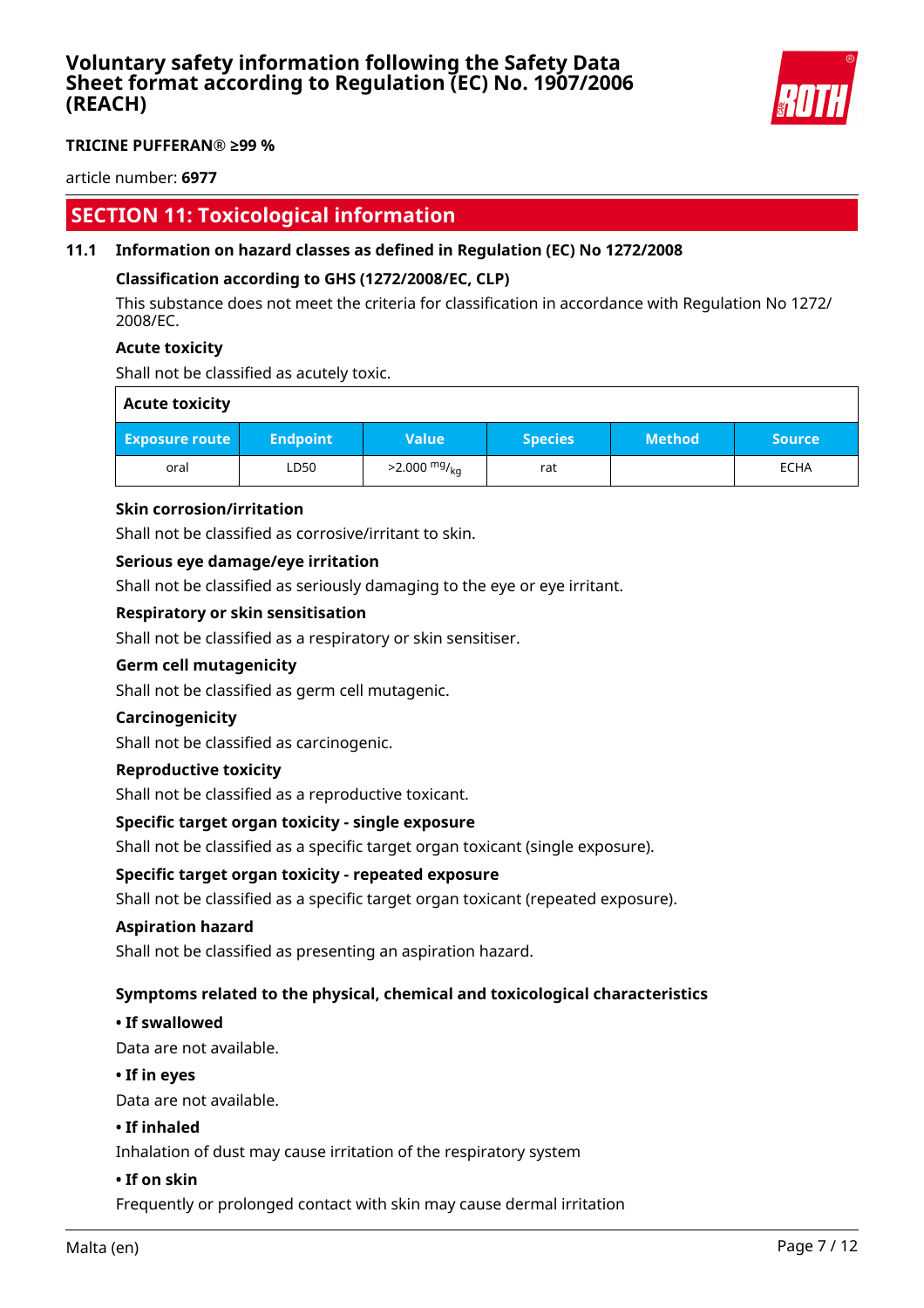

### **TRICINE PUFFERAN® ≥99 %**

article number: **6977**

#### **• Other information**

none

**11.2 Endocrine disrupting properties** Not listed.

### **11.3 Information on other hazards**

There is no additional information.

# **SECTION 12: Ecological information**

### **12.1 Toxicity**

Shall not be classified as hazardous to the aquatic environment.

# **Aquatic toxicity (acute)**

| .               |                |                       |               |                         |
|-----------------|----------------|-----------------------|---------------|-------------------------|
| <b>Endpoint</b> | <b>Value</b>   | <b>Species</b>        | <b>Source</b> | <b>Exposure</b><br>time |
| LC50            | 36.634 $mg/1$  | aquatic invertebrates | <b>ECHA</b>   | 48 h                    |
| EC50            | 145.000 $mg/1$ | algae                 | <b>ECHA</b>   | 96 h                    |

### **Biodegradation**

The substance is readily biodegradable.

#### **12.2 Process of degradability**

Theoretical Oxygen Demand with nitrification: 1,384 <sup>mg</sup>/<sub>mg</sub> Theoretical Oxygen Demand: 1,072  $\frac{mg}{mg}$ Theoretical Carbon Dioxide: 1,474  $^{\mathsf{mg}}$ / $^{\mathsf{mg}}$ 

# **12.3 Bioaccumulative potential**

Does not significantly accumulate in organisms.

| n-octanol/water (log KOW) | l -2,87 (25 °C) (ECHA) |
|---------------------------|------------------------|
|                           |                        |

# **12.4 Mobility in soil**

Data are not available.

**12.5 Results of PBT and vPvB assessment**

Data are not available.

**12.6 Endocrine disrupting properties** Not listed.

# **12.7 Other adverse effects**

Data are not available.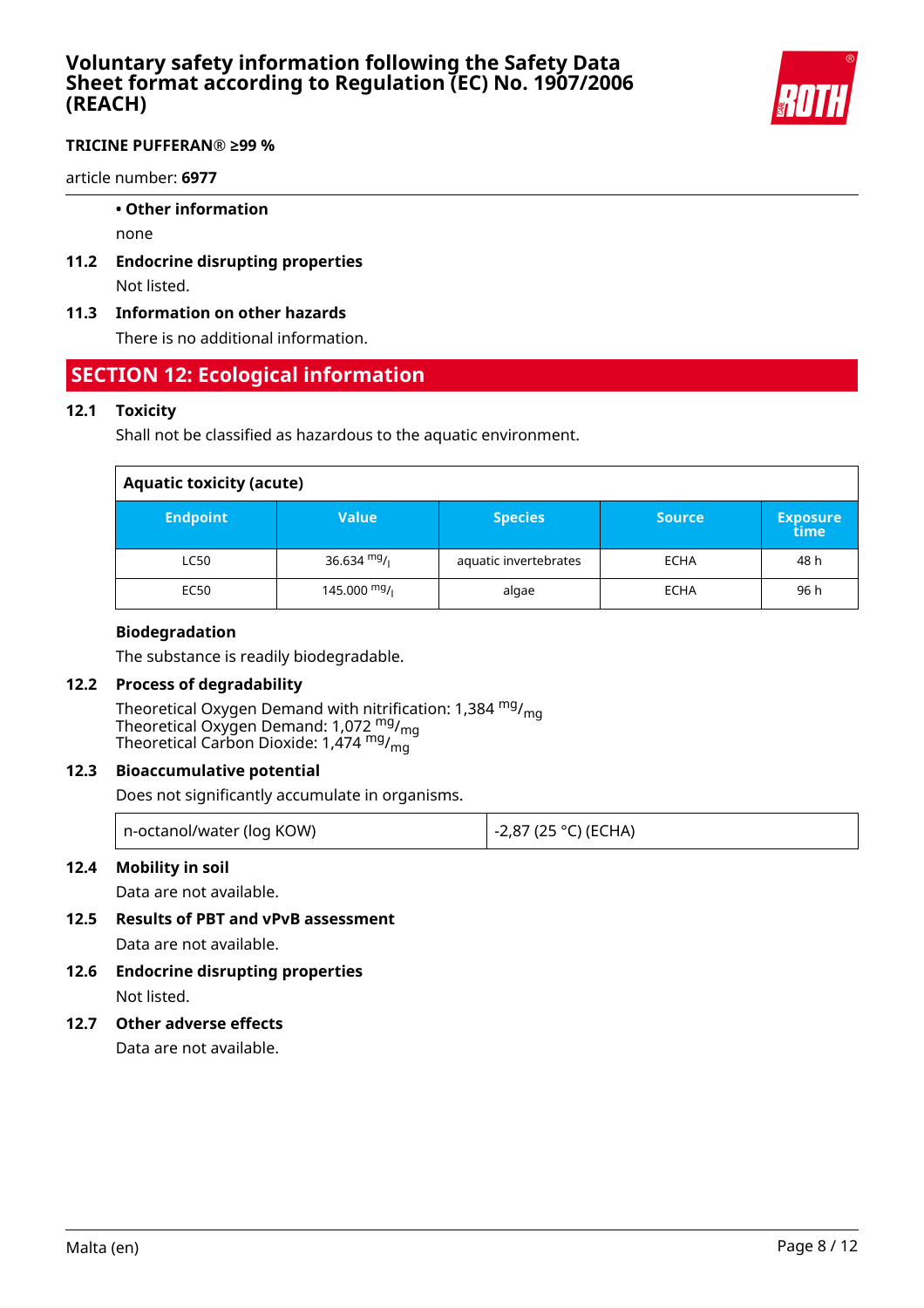

**TRICINE PUFFERAN® ≥99 %**

article number: **6977**

# **SECTION 13: Disposal considerations**

#### **13.1 Waste treatment methods**



Consult the appropriate local waste disposal expert about waste disposal.

### **Sewage disposal-relevant information**

Do not empty into drains.

#### **13.2 Relevant provisions relating to waste**

The allocation of waste identity numbers/waste descriptions must be carried out according to the EEC, specific to the industry and process. Waste catalogue ordinance (Germany).

#### **13.3 Remarks**

Waste shall be separated into the categories that can be handled separately by the local or national waste management facilities. Please consider the relevant national or regional provisions.

# **SECTION 14: Transport information**

**14.2 UN proper shipping name** not assigned

- **14.3 Transport hazard class(es)** none
- **14.4 Packing group not assigned**
- 
- **14.6 Special precautions for user**

There is no additional information.

# **14.7 Maritime transport in bulk according to IMO instruments**

The cargo is not intended to be carried in bulk.

#### **14.8 Information for each of the UN Model Regulations**

### **Transport of dangerous goods by road, rail and inland waterway (ADR/RID/ADN) - Additional information**

Not subject to ADR, RID and ADN.

# **International Maritime Dangerous Goods Code (IMDG) - Additional information** Not subject to IMDG.

# **International Civil Aviation Organization (ICAO-IATA/DGR) - Additional information** Not subject to ICAO-IATA.

not subject to transport regulations

**14.5 Environmental hazards** non-environmentally hazardous acc. to the dangerous goods regulations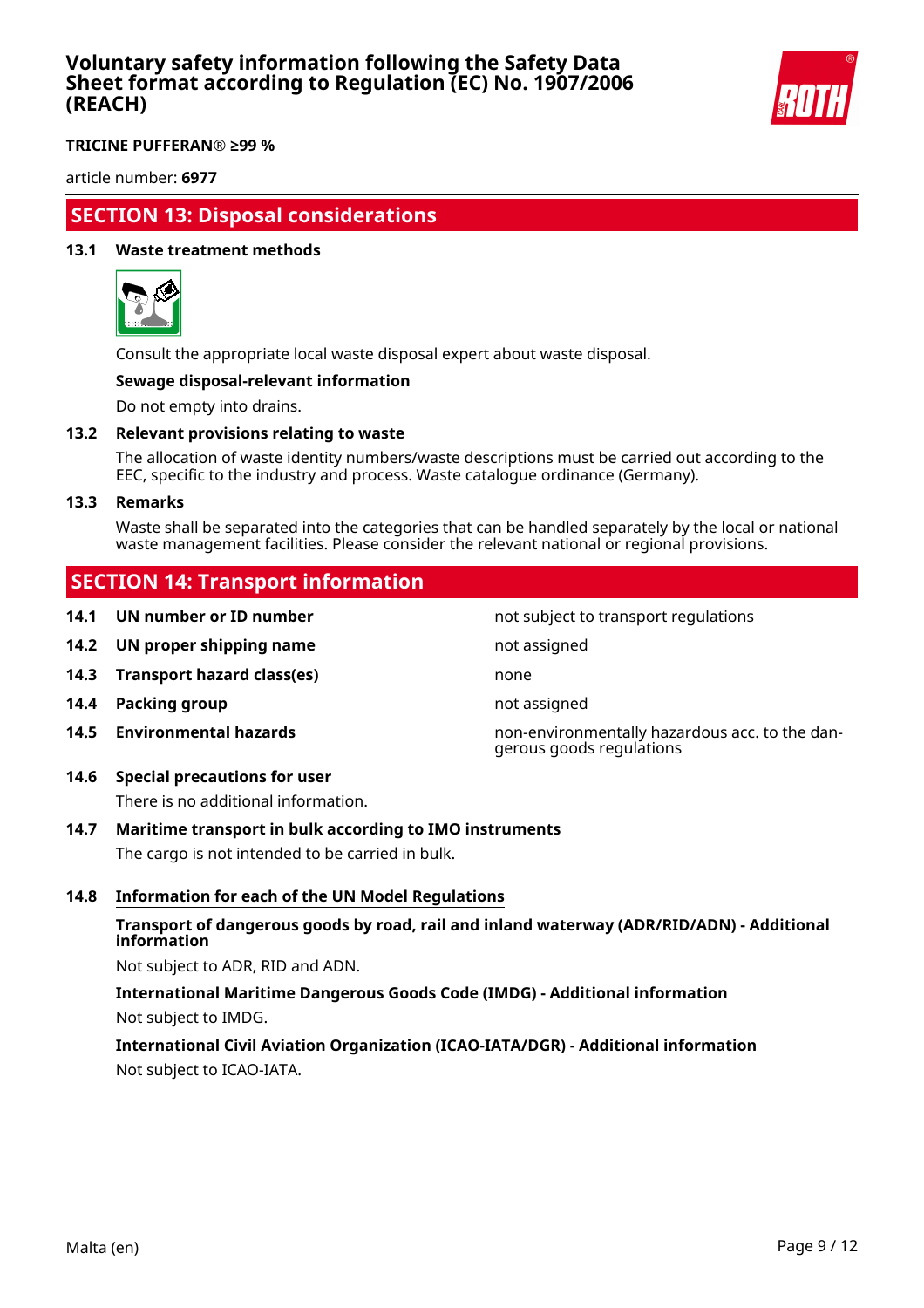

#### **TRICINE PUFFERAN® ≥99 %**

article number: **6977**

# **SECTION 15: Regulatory information**

**15.1 Safety, health and environmental regulations/legislation specific for the substance or mixture Relevant provisions of the European Union (EU)**

# **Restrictions according to REACH, Annex XVII**

not listed

**List of substances subject to authorisation (REACH, Annex XIV)/SVHC - candidate list** Not listed.

#### **Seveso Directive**

|           | 2012/18/EU (Seveso III)                      |                                                                                                   |              |
|-----------|----------------------------------------------|---------------------------------------------------------------------------------------------------|--------------|
| <b>No</b> | <b>Dangerous substance/hazard categories</b> | Qualifying quantity (tonnes) for the application of lower and upper-tier re-<br><b>auirements</b> | <b>Notes</b> |
|           | not assigned                                 |                                                                                                   |              |

#### **Deco-Paint Directive**

| VOC<br>$- + - - - -$<br>м<br>,,,,,<br>.<br>$-$ | ገ %<br>__ |
|------------------------------------------------|-----------|
|------------------------------------------------|-----------|

#### **Industrial Emissions Directive (IED)**

| VOC content | 0 % |
|-------------|-----|
|             |     |

#### **Directive on the restriction of the use of certain hazardous substances in electrical and electronic equipment (RoHS)**

not listed

#### **Regulation concerning the establishment of a European Pollutant Release and Transfer Register (PRTR)**

not listed

#### **Water Framework Directive (WFD)**

not listed

#### **Regulation on the marketing and use of explosives precursors**

not listed

#### **Regulation on drug precursors**

not listed

#### **Regulation on substances that deplete the ozone layer (ODS)**

not listed

#### **Regulation concerning the export and import of hazardous chemicals (PIC)**

not listed

#### **Regulation on persistent organic pollutants (POP)**

not listed

#### **Other information**

Directive 94/33/EC on the protection of young people at work. Observe employment restrictions un-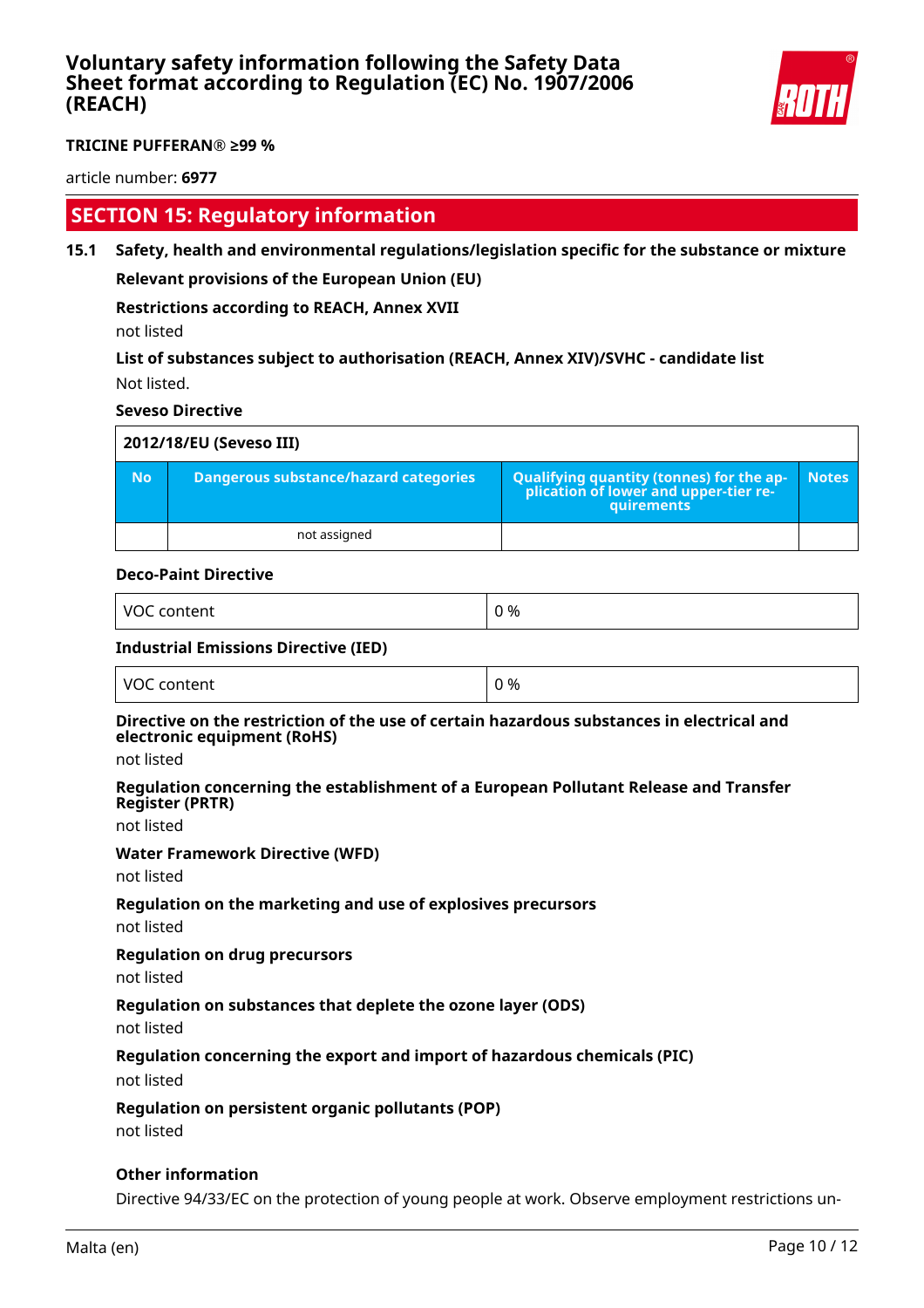

### **TRICINE PUFFERAN® ≥99 %**

article number: **6977**

der the Maternity Protection Directive (92/85/EEC) for expectant or nursing mothers.

# **National inventories**

| <b>Country</b> | <b>Inventory</b> | <b>Status</b>       |
|----------------|------------------|---------------------|
| AU             | <b>AICS</b>      | substance is listed |
| CA             | <b>DSL</b>       | substance is listed |
| <b>CN</b>      | <b>IECSC</b>     | substance is listed |
| EU             | <b>ECSI</b>      | substance is listed |
| EU             | REACH Reg.       | substance is listed |
| <b>NZ</b>      | NZIoC            | substance is listed |
| <b>TW</b>      | <b>TCSI</b>      | substance is listed |
| <b>US</b>      | <b>TSCA</b>      | substance is listed |
|                |                  |                     |

#### **Legend**

| AICS       | Australian Inventory of Chemical Substances                             |
|------------|-------------------------------------------------------------------------|
| <b>DSL</b> | Domestic Substances List (DSL)                                          |
| ECSI       | EC Substance Inventory (EINECS, ELINCS, NLP)                            |
| IECSC      | Inventory of Existing Chemical Substances Produced or Imported in China |
| NZIoC      | New Zealand Inventory of Chemicals                                      |
|            | REACH Reg. REACH registered substances                                  |
| TCSI       | Taiwan Chemical Substance Inventory                                     |
| TSCA       | Toxic Substance Control Act                                             |
|            |                                                                         |

#### **15.2 Chemical Safety Assessment**

No Chemical Safety Assessment has been carried out for this substance.

# **SECTION 16: Other information**

# **Indication of changes (revised safety data sheet)**

Alignment to regulation: Regulation (EC) No. 1907/2006 (REACH), amended by 2020/878/EU

| <b>Section</b> | <b>Former entry (text/value)</b>                      | <b>Actual entry (text/value)</b>                                                                                             | Safety-<br>relev-<br>ant |
|----------------|-------------------------------------------------------|------------------------------------------------------------------------------------------------------------------------------|--------------------------|
| 2.2            | Signal word:<br>not required                          |                                                                                                                              | yes                      |
| 2.3            | Other hazards:<br>There is no additional information. | Other hazards                                                                                                                | yes                      |
| 2.3            |                                                       | Results of PBT and vPvB assessment:<br>According to the results of its assessment, this<br>substance is not a PBT or a vPvB. | yes                      |

Restructuring: section 9, section 14

**Abbreviations and acronyms**